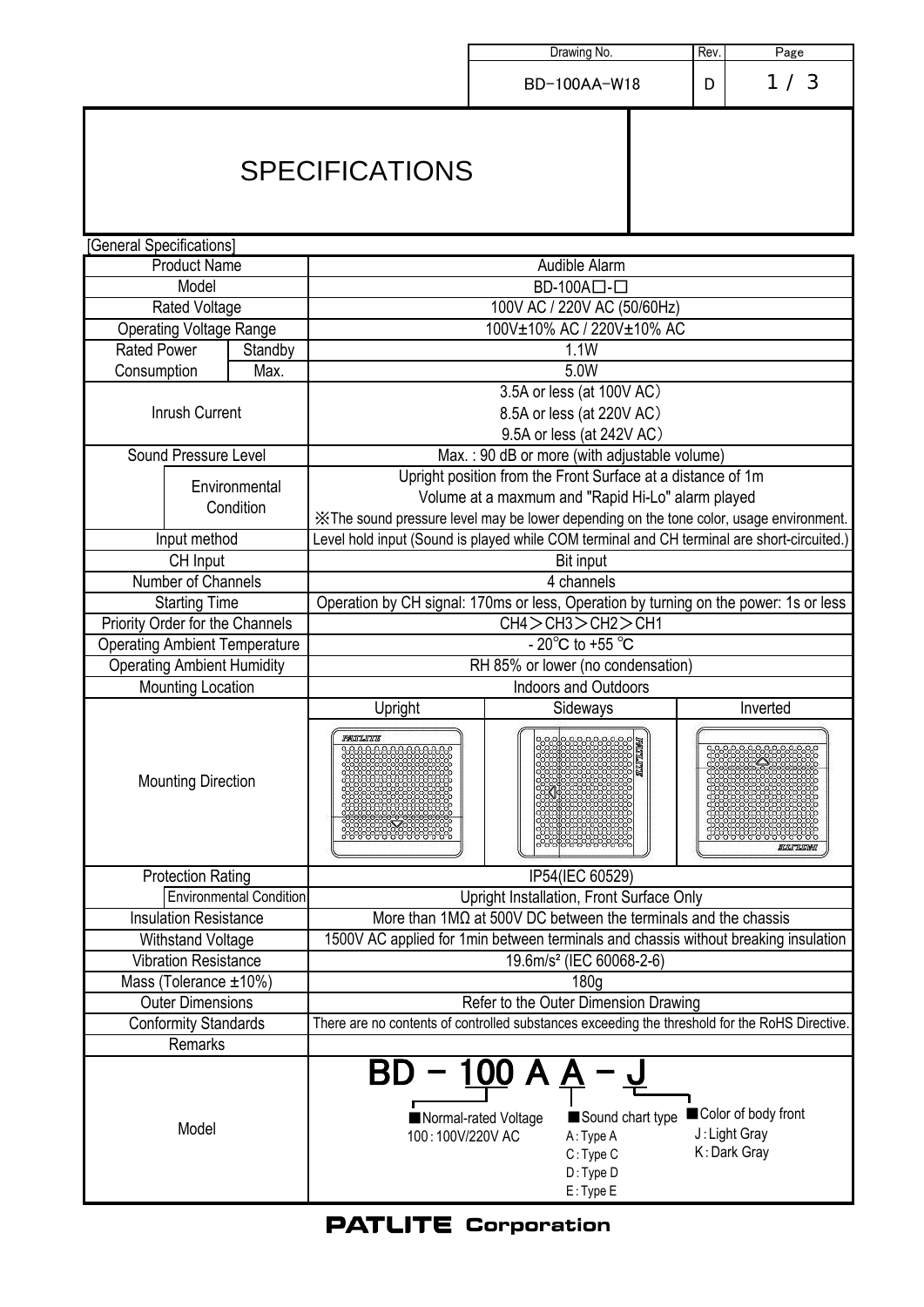Drawing No.

BD-100AA-W18

Rev.

 $\overline{\phantom{a}}$ 

|                                                                                                                  |          |                                                                         |  |          |                                                      |                                                 |                                      |                                                      |                       |                 | TUUTTA IITU                                      |                 |                                                      |                                                   |    |                                       |
|------------------------------------------------------------------------------------------------------------------|----------|-------------------------------------------------------------------------|--|----------|------------------------------------------------------|-------------------------------------------------|--------------------------------------|------------------------------------------------------|-----------------------|-----------------|--------------------------------------------------|-----------------|------------------------------------------------------|---------------------------------------------------|----|---------------------------------------|
| <b>Sound List</b>                                                                                                |          |                                                                         |  |          |                                                      |                                                 |                                      |                                                      |                       |                 |                                                  |                 |                                                      |                                                   |    |                                       |
|                                                                                                                  |          | 01 Beep (slow intermittent horn) 07                                     |  |          |                                                      | Synthesized Piano                               | 13                                   | Fur Elise                                            |                       | 19              | Mary had a little Lamb                           | 25              |                                                      | Amaryllis                                         | 31 | Grandfather's Clock                   |
|                                                                                                                  | 02       | Stutter (rapid intermittent horn                                        |  | 08       |                                                      | Synthesized Bell                                | 14                                   | Maiden's Prayer                                      |                       | 20              | The camptown Races                               | 26              |                                                      | Symphony No.40                                    | 32 | Ave Maria                             |
| Type A                                                                                                           |          | 03 Bell (clear highpitched bell) 09                                     |  |          |                                                      | Stutter + Bell                                  | 15                                   | Minuet                                               |                       | 21              | Cuckoo                                           | 27              |                                                      | Silent Lakeside                                   |    |                                       |
|                                                                                                                  | 04       | Yelp (rapid siren)                                                      |  |          |                                                      | 10 Synthesized Melody Chime                     | 16                                   | Annie Laurie                                         |                       | 22              | Blacksmith in the village 28                     |                 |                                                      | Mountain musician                                 |    |                                       |
|                                                                                                                  | 05       | Rapid Hi-Lo                                                             |  | 11       |                                                      | Chime                                           |                                      | 17 London bridge is falling down                     |                       | 23              | On the Avignon bridge 29                         |                 |                                                      | Romance De Amour                                  |    |                                       |
|                                                                                                                  | 06       | Melody Chime                                                            |  | 12       |                                                      | Call sign                                       | 18                                   | Holdiridia                                           |                       | 24              | Daydream Believer                                | 30              |                                                      | Petrouchka                                        |    | Imasugu Kisu Mi                       |
|                                                                                                                  | 02       | 01 Beep (slow intermittent horn) 07<br>Stutter (rapid intermittent horn |  | 08       |                                                      | Synthesized Piano<br>Synthesized Bell           | 14                                   | 13 Can't Take My Eyes off of You<br>Top of the World |                       | 19<br>20        | Canon<br>Rara Sanshain                           | 25<br>26        |                                                      | I Don't Want to Miss a Thing 31<br>Yozorano Mukou | 32 | Haruyo Koi                            |
|                                                                                                                  |          | 03 Bell (clear highpitched bell) 09                                     |  |          |                                                      | Stutter + Bell                                  | 15                                   | The Entertainer                                      |                       | 21              | Uchuusenkan Yamato                               | $\overline{27}$ |                                                      | Aiwa Katsu                                        |    |                                       |
| Type C                                                                                                           | 04       | Yelp (rapid siren)                                                      |  | 10       |                                                      | Synthesized Melody Chime                        | 16                                   | Amazing Grace                                        |                       | 22              | Oshiete                                          | 28              |                                                      | Truth                                             |    |                                       |
|                                                                                                                  | 05       | Rapid Hi-Lo                                                             |  | 11       |                                                      | Chime                                           |                                      | 17 Amairono Kamino Otome                             |                       | 23              | Makenaide                                        | 29              |                                                      | Gattsudaze                                        |    |                                       |
|                                                                                                                  | 06       | Melody Chime                                                            |  | 12       |                                                      | Call sign                                       |                                      | 18 Les Champs-Elysees                                |                       | 24              | Gonna Fly Now(Theme for "Rocky'                  | 30              |                                                      | Odoru Ponpokorin                                  |    |                                       |
|                                                                                                                  |          | 01 Beep (slow intermittent horn) 07                                     |  |          |                                                      | Synthesized Piano                               | 13                                   | Oribiao Kikinagara                                   |                       | 19              | Happy Birthday                                   | $\overline{25}$ |                                                      | Wiegenlied                                        | 31 | When the Saints Go Marching In        |
|                                                                                                                  | 02       | Stutter (rapid intermittent horn                                        |  | 08       |                                                      | Synthesized Bell                                | 14                                   | A September                                          |                       | $\overline{20}$ | Hi Ho                                            | 26              |                                                      | Rudolph the Red-nosed Reindee                     | 32 | Londonderry Air                       |
| Type D                                                                                                           |          | 03 Bell (clear highpitched bell)                                        |  | 09       |                                                      | Chime                                           | 15                                   | Doyoubino Koibito                                    |                       | 21              | I've been working on the Railroad                | 27              |                                                      | She Wore a Yellow Ribbon                          |    |                                       |
|                                                                                                                  | 04       | Yelp (rapid siren)                                                      |  | 10       |                                                      | Call sign                                       | 16                                   | Akino Kehai                                          |                       | 22              | Bear Song                                        | 28              |                                                      | Oh My Darling Clementine                          |    |                                       |
|                                                                                                                  | 05<br>06 | Rapid Hi-Lo<br>Melody Chime                                             |  | 11<br>12 |                                                      | Runner<br>Mamotte Agetai                        | 17                                   | Saafu Tengoku Sukii Tengoku                          |                       | 23<br>24        | Toys Go Cha Cha Cha<br>Konnako Irukana           | 29              | Yellow Rose of Texas<br>30<br>Yankee Doodle          |                                                   |    |                                       |
|                                                                                                                  |          | 01 Beep (slow intermittent horn) 07                                     |  |          |                                                      | Synthesized Piano                               | 13                                   | 18 Iro Howaitoburendo<br><b>Train Ride</b>           |                       | 19              | <b>Ringing Phone</b>                             | 25              | Annie Laurie                                         |                                                   | 31 | Ave Maria                             |
|                                                                                                                  | 021      | Stutter (rapid intermittent horn                                        |  | 08       |                                                      | Synthesized Bell                                | 14                                   | Galloping Hi-Lo                                      |                       | 20              | Two Tone                                         | 26              |                                                      | London bridge is falling dowr                     |    | 32 Grandfather's Clock                |
|                                                                                                                  |          | 03 Bell (clear highpitched bell)                                        |  | 09       |                                                      | Stutter + Bell                                  | 15                                   | Alien Chatter                                        |                       | $\overline{21}$ | Alarm Clock                                      | 27              |                                                      | Mary had a little Lamb                            |    |                                       |
| Type E                                                                                                           | 04       | Yelp (rapid siren)                                                      |  |          |                                                      | 10 Synthesized Melody Chime                     | 16                                   | Falling Crystals                                     |                       | $\overline{22}$ | Ringing Hi-Lo                                    | 28              |                                                      | The camptown Races                                |    |                                       |
|                                                                                                                  | 05       | Rapid Hi-Lo                                                             |  | 11       |                                                      | Chime                                           | 17                                   | <b>Inverted Revellie</b>                             |                       | 23              | Fur Elise                                        | 29              |                                                      | Amaryllis                                         |    |                                       |
|                                                                                                                  | 06       | Melody Chime                                                            |  | 12       |                                                      | Call sign                                       | 18                                   | Galactic Motor                                       |                       | 24              | Minuet                                           | 30              |                                                      | Symphony No.40                                    |    |                                       |
|                                                                                                                  |          |                                                                         |  |          |                                                      |                                                 |                                      | Sound groups                                         |                       |                 |                                                  |                 |                                                      |                                                   |    |                                       |
|                                                                                                                  |          |                                                                         |  |          |                                                      |                                                 |                                      |                                                      |                       |                 |                                                  |                 |                                                      |                                                   |    |                                       |
|                                                                                                                  |          |                                                                         |  |          | Type A                                               |                                                 |                                      |                                                      |                       |                 |                                                  |                 | Type C                                               |                                                   |    |                                       |
| group<br>$A \times 1$                                                                                            |          | CH <sub>1</sub>                                                         |  |          | CH <sub>2</sub><br>Stutter (rapid intermittent horn) | CH <sub>3</sub><br>Bell (clear highpitched bell |                                      | CH4<br>Yelp (rapid siren)                            | group<br>$A \times 1$ |                 | CH <sub>1</sub><br>Beep (slow intermittent horn) |                 | CH <sub>2</sub><br>Stutter (rapid intermittent horn) | CH <sub>3</sub><br>Bell (clear highpitched bell)  |    | CH <sub>4</sub><br>Yelp (rapid siren) |
| В                                                                                                                |          | Beep (slow intermittent horn)<br>Rapid Hi-Lo                            |  |          | Melody Chime                                         | Synthesized Piano                               |                                      | Synthesized Bell                                     | B                     |                 | Rapid Hi-Lo                                      |                 | Melody Chime                                         | Synthesized Piano                                 |    | Synthesized Bell                      |
| С                                                                                                                |          | Stutter + Bell                                                          |  |          | Synthesized Melody chime                             | Chime                                           |                                      | Call sign                                            | C                     |                 | Stutter + Bell                                   |                 | Synthesized Melody Chime                             | Chime                                             |    | Call sign                             |
| D                                                                                                                |          | Fur Elise                                                               |  |          | Maiden's Prayer                                      | Chime                                           |                                      | Call sign                                            | D                     |                 | Can't Take My Eyes off of You                    |                 | Top of the World                                     | Chime                                             |    | Call sign                             |
| E                                                                                                                |          | Minuet                                                                  |  |          | Annie Laurie                                         | Chime                                           |                                      | Call sign                                            | Ε                     |                 | The Entertainer                                  |                 | Amazing Grace                                        | Chime                                             |    | Call sign                             |
| F                                                                                                                |          | London bridge is falling down                                           |  |          | Holdiridia                                           | Chime                                           |                                      | F<br>Call sign                                       |                       |                 | Amairono Kamino Otome                            |                 | Les Champs-Elysees                                   | Chime                                             |    | Call sign                             |
| G                                                                                                                |          | Mary had a little Lamb                                                  |  |          | The camptown Races                                   | Chime                                           |                                      | G<br>Call sign                                       |                       |                 | Canon                                            |                 | Rara Sanshain                                        | Chime                                             |    | Call sign                             |
| Η                                                                                                                |          | Cuckoo                                                                  |  |          | Blacksmith in the village                            | Chime                                           |                                      | Call sign                                            | Η                     |                 | Uchuusenkan Yamato                               |                 | Oshiete                                              | Chime                                             |    | Call sign                             |
|                                                                                                                  |          | On the Avignon bridge                                                   |  |          | Daydream Believer                                    | Chime                                           |                                      | Call sign                                            |                       |                 | Makenaide                                        |                 | Gonna Fly Now(Theme for "Rocky"                      | Chime                                             |    | Call sign                             |
| J                                                                                                                |          | Amaryllis                                                               |  |          | Symphony No.40                                       | Chime                                           |                                      | Call sign                                            | J                     |                 | I Don't Want to Miss a Thing Yozorano Mukou      |                 |                                                      | Chime                                             |    | Call sign                             |
| Κ                                                                                                                |          | Silent Lakeside                                                         |  |          | Mountain musician                                    | Chime                                           |                                      | Call sign                                            | K                     |                 | Aiwa Katsu                                       |                 | Truth                                                | Chime                                             |    | Call sign                             |
|                                                                                                                  |          | Romance De Amour                                                        |  |          | Petrouchka                                           | Chime                                           |                                      | Call sign                                            | L                     |                 | Gattsudaze                                       |                 | Odoru Ponpokorin                                     | Chime<br>Chime                                    |    | Call sign                             |
| M<br>Ν                                                                                                           |          | Grandfather's Clock<br>Holdiridia                                       |  |          | Ave Maria<br>Mountain musician                       | Chime<br>Stutter + Bell                         | Call sign<br>Synthesized Melody chim |                                                      | Μ<br>N                |                 | Imasugu Kisu Mi<br>Les Champs-Elysees            |                 | Haruyo Koi<br>Truth                                  | Stutter + Bell                                    |    | Call sign<br>Synthesized Melody Chime |
| 0                                                                                                                |          | Mary had a little Lamb                                                  |  |          | Romance De Amour                                     | Stutter + Bell                                  |                                      | Synthesized Melody chim                              | 0                     |                 | Canon                                            |                 | Gattsudaze                                           | Stutter + Bell                                    |    | Synthesized Melody Chime              |
| P X2                                                                                                             |          | The camptown Races                                                      |  |          | Cuckoo                                               | Petrouchka                                      |                                      | Grandfather's Clock                                  | $P \times 2$          |                 | Rara Sanshain                                    |                 | Uchuusenkan Yamato                                   | Odoru Ponpokorin                                  |    | Imasugu Kisu Mi                       |
|                                                                                                                  |          |                                                                         |  |          | Type D                                               |                                                 |                                      |                                                      |                       |                 |                                                  |                 | l ype E                                              |                                                   |    |                                       |
| group                                                                                                            |          | CH <sub>1</sub>                                                         |  |          | CH <sub>2</sub>                                      | CH <sub>3</sub>                                 |                                      | CH <sub>4</sub>                                      | group                 |                 | CH <sub>1</sub>                                  |                 | CH <sub>2</sub>                                      | CH <sub>3</sub>                                   |    | CH4                                   |
| $A \times 1$                                                                                                     |          | Beep (slow intermittent horn)                                           |  |          | Stutter (rapid intermittent horn                     | Bell (clear highpitched bel                     |                                      | Yelp (rapid siren                                    | A X´                  |                 | Beep (slow intermittent horn)                    |                 | Stutter (rapid intermittent hon                      | Bell (clear highpitched bell)                     |    | Yelp (rapid siren)                    |
| В                                                                                                                |          | Rapid Hi-Lo                                                             |  |          | Melody Chime                                         | Synthesized Piano                               |                                      | Synthesized Bell                                     | B                     |                 | Rapid Hi-Lo                                      |                 | Melody Chime                                         | Synthesized Piano                                 |    | Synthesized Bell                      |
| С                                                                                                                |          | Runner                                                                  |  |          | Mamotte Agetai                                       | Chime                                           |                                      | Call sign                                            | С                     |                 | Stutter + Bell                                   |                 | Synthesized Melody Chime                             | Chime                                             |    | Call sign                             |
| D                                                                                                                |          | Oribiao Kikinagara                                                      |  |          | A September                                          | Chime                                           |                                      | Call sign                                            | D                     |                 | <b>Train Ride</b>                                |                 | Galloping Hi-Lo                                      | Chime                                             |    | Call sign                             |
| E                                                                                                                |          | Doyoubino Koibito                                                       |  |          | Akino Kehai                                          | Chime                                           |                                      | Call sign                                            | Ε                     |                 | Alien Chatter                                    |                 | <b>Falling Crystals</b>                              | Chime                                             |    | Call sign                             |
| F                                                                                                                |          | Saafu Tengoku Sukii Tengoku<br>Hi Ho                                    |  |          | Iro Howaitoburendo<br>Bear Song                      | Chime<br>Chime                                  |                                      | Call sign                                            | F                     |                 | <b>Inverted Revellie</b>                         |                 | Galactic Motor<br>Two Tone                           | Chime                                             |    | Call sign                             |
| G<br>H                                                                                                           |          | Konnako Irukana                                                         |  |          | Rudolph the Red-nosed Reindeer                       | Chime                                           |                                      | Call sign<br>Call sign                               | G<br>Н                |                 | <b>Ringing Phone</b><br>Alarm Clock              |                 | Ringing Hi-Lo                                        | Chime<br>Chime                                    |    | Call sign<br>Call sign                |
|                                                                                                                  |          | Oh My Darling Clementine                                                |  |          | Chime<br>Yankee Doodle                               |                                                 |                                      | Call sign                                            |                       |                 | Fur Elise                                        |                 | Minuet                                               | Chime                                             |    | Call sign                             |
| J                                                                                                                |          | Runner                                                                  |  |          | Mamotte Agetai                                       | Oribiao Kikinagara                              |                                      | A September                                          | J                     |                 | Annie Laurie                                     |                 | London bridge is falling down                        | Chime                                             |    | Call sign                             |
| Κ                                                                                                                |          | Doyoubino Koibito                                                       |  |          | Akino Kehai                                          | Saafu Tengoku Sukii Tengoku                     |                                      | Iro Howaitoburendo                                   | Κ                     |                 | Mary had a little Lamb                           |                 | The camptown Races                                   | Chime                                             |    | Call sign                             |
| L                                                                                                                |          | Happy Birthday                                                          |  |          | <b>HIHO</b>                                          | I've been working on the Railroad               |                                      | Bear Song                                            | L                     |                 | Amaryllis                                        |                 | Symphony No.40                                       | Chime                                             |    | Call sign                             |
| Μ                                                                                                                |          | Toys Go Cha Cha Cha                                                     |  |          | Konnako Irukana                                      | Wiegenlied                                      |                                      | Rudolph the Red-nosed Reindr                         | M                     |                 | Ave Maria                                        |                 | Grandfather's Clock                                  | Chime                                             |    | Call sign                             |
| Ν                                                                                                                |          | She Wore a Yellow Ribbon                                                |  |          | Oh My Darling Clementine                             | Yellow Rose of Texas                            |                                      | Yankee Doodle                                        | N                     |                 | Fur Elise                                        |                 | London bridge is falling down                        | Chime                                             |    | Call sign                             |
| 0                                                                                                                |          | When the Saints Go Marching In                                          |  |          | Londonderry Air                                      | Runner                                          |                                      | Mamotte Agetai                                       | 0                     |                 | Annie Laurie                                     |                 | Minuet                                               | Chime                                             |    | Call sign                             |
| X <sup>2</sup>                                                                                                   |          | Hi Ho                                                                   |  |          | I've been working on the Railroad                    | Yankee Doodle                                   |                                      | When the Saints Go Marching                          | $P \times 2$          |                 | Two Tone                                         |                 | Alarm Clock                                          | Symphony No.40                                    |    | Ave Maria                             |
|                                                                                                                  |          | *1 Factory default setting(groupA)                                      |  |          |                                                      |                                                 |                                      |                                                      |                       |                 |                                                  |                 |                                                      |                                                   |    |                                       |
| XX2 Sounds can be chosen from the sound list and combine freely using an SD card (Type: SDV-2GP Sold separately) |          |                                                                         |  |          |                                                      |                                                 |                                      |                                                      |                       |                 |                                                  |                 |                                                      |                                                   |    |                                       |

**PATLITE Corporation**